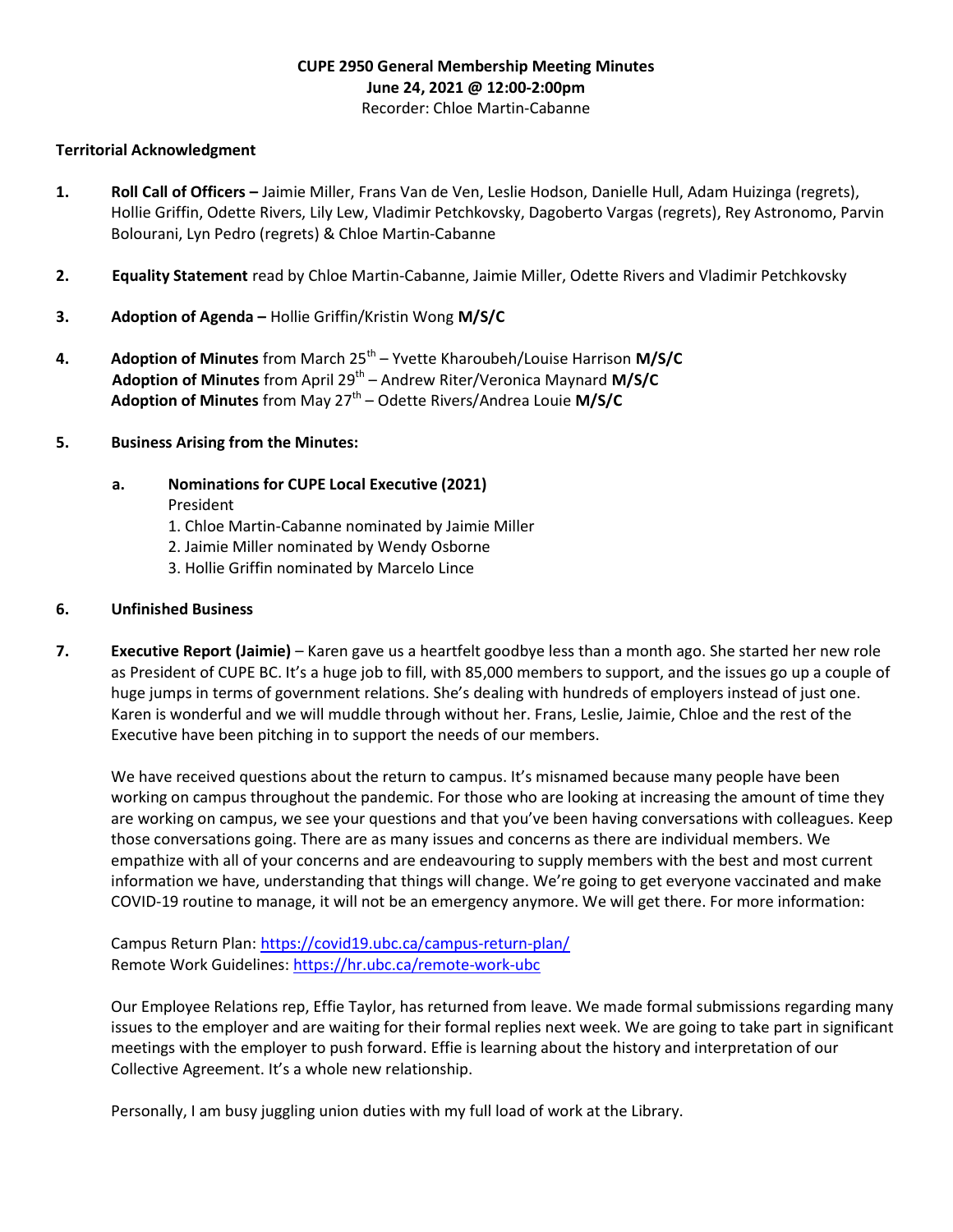8. Business Agent's Report (Frans) – We're continuing with day-to-day servicing remotely, which includes performance meetings, as always. We are having our first experience with UBC's current version of the sexual misconduct policy, and are working through procedural challenges and seeking legal advice.

We restarted a conversation we had during bargaining regarding the application of Article 19, Tech Change. We were essentially put on notice by the employer that they wanted to see changes in the way it had been applied historically. We did not decide on anything and are picking up the issue with Effie Taylor – my equivalent at UBC – and need to formulate a common understanding about how it goes forward. The agreement between the union and employer is not something that needs to be litigated. In the interim, departments have not had clear direction about when to issue layoff notices under Article 19 or 34. Article 19 has not always been applied consistently, so this is an interesting discussion to pick up next week.

We are pivoting towards what may be a normal work day. We have a meeting scheduled with the new AVP HR on Monday. We'll see how that goes and will report on significant impacts.

If you haven't had your second dose of the COVID vaccine, register again by phone or on the net. My experience was that I had to call to get my second dose, and I had to book an appointment two months out. If you've had your first vaccine, check back in the system because you might be missed.

9. Treasurer's Report (Danielle) – We got our income statement back last week and we had a chance to look it over. Everything looks good, we're not over our annual budget on any line items. We have an ongoing issue of member dues. We haven't been receiving them since UBC switched over to Workday. We recently moved \$200,000 from our chequing account into a cashable GIC and are now collecting interest.

#### 10. Committee reports:

a. Grievance Committee (Jaimie) – The committee met on Tuesday, June 22<sup>nd</sup> and completed all business to date. We set up a labour committee meeting with the employer on June 28<sup>th</sup> at 3pm. We'll catch up on a lot of things and it will be great to see them instead of sending emails back and forth. As Frans described, we have knowledge of an independent investigation process and are looking into how we can best support our members. We had a success with tuition waivers, as there was an issue of accessing the benefit as part of a larger grievance. We had specific employees who were unable to access their tuition waivers through Workday, so HR has put a manual process into place for those members.

We are already seeing mentions of employers asking for medical notes for casual illnesses/absences, which is not a great use of medical system resources. If that is happening to you, please let the union office know. We have put the employer on notice. The employer has conceded to the PPE grievance and is looking for a speedy resolution. The employer conceded to the Theatre grievance and we are waiting for them to do what they promised. We are waiting for the employer to give us a formal reply on the Snow Policy grievance, which started 2.5 years ago. We have news that the Education grievance has advanced and are waiting to hear what it is.

- b. Contract Committee (Adam) n/a
- c. Communications Committee (Dagoberto)  $n/a$
- d. Diversity Committee (Odette) Our next EDI book club meeting is on June 25<sup>th</sup>. If interested, send me an email at orivers@mail.ubc.ca and I will give you the Zoom link. In the middle of June, the UBC EDI office sent out a letter. It's available to read here:

https://mailchi.mp/equity.ubc.ca/how-do-we-get-to-more-inclusive-universities-congress-2019-mmiwgconference-equity-inclusion-funding-awarded-11193122?e=31f206cbf8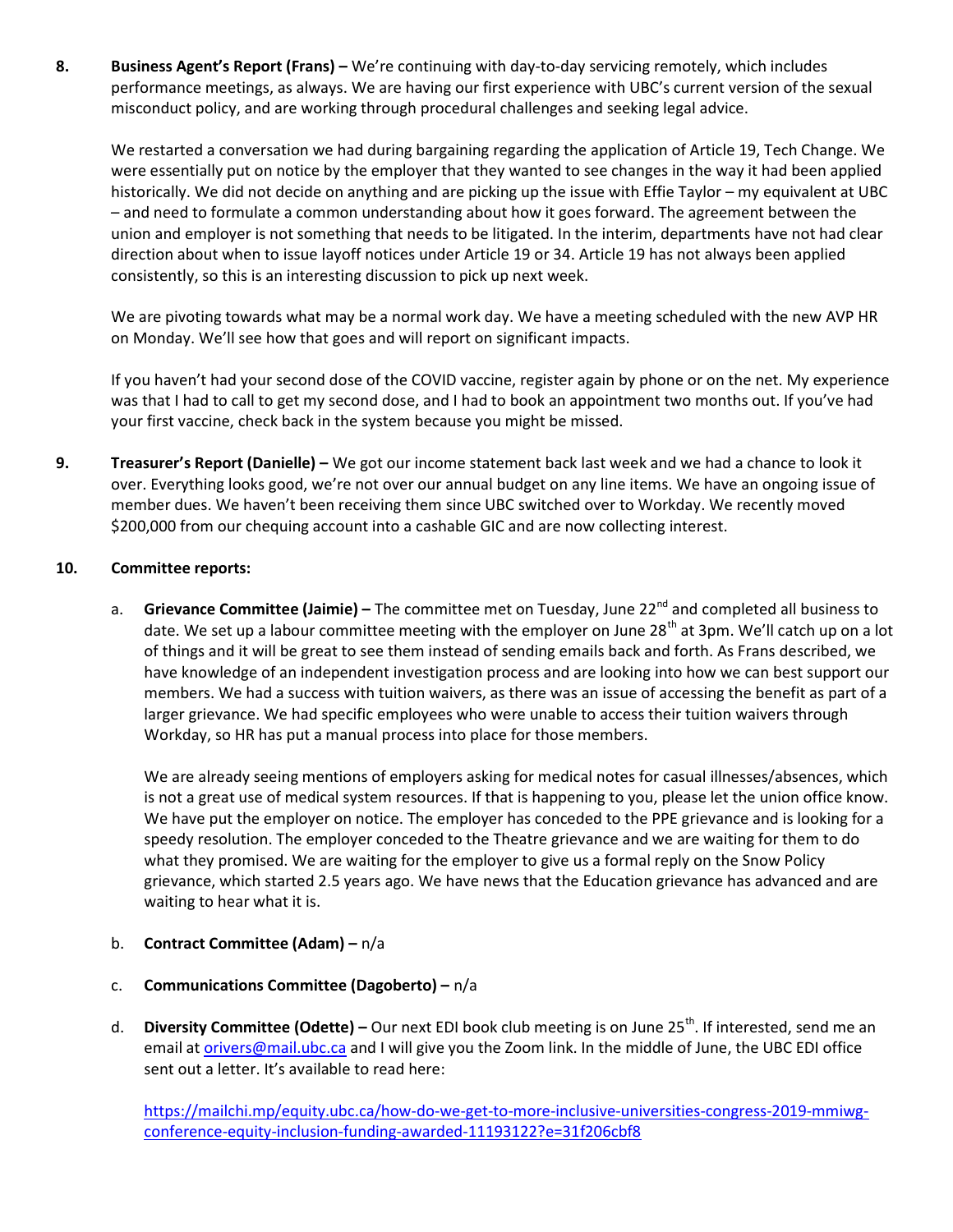- e. Chief Steward (Hollie) We've had lots of interest in stewarding and recently held an info session and drop-in for members to ask questions. We have 12 stewards waiting in the wings – Jaimie Miller, Naureen Khan, Rey Astronomo, Chloe Martin-Cabanne and Jennifer Rebemontan are among the stewards at the meeting today. Most member questions can be resolved with a quick conversation with the stewards. Our next drop-in is on July  $8^{th}$  – come and ask your questions, chat with Hollie and other stewards. The link is included in the most recent union office email, click the link at the bottom to register, or email office@cupe2950.ca for access. As usual, I'm on Teams if you want to have a quick chat. We can also arrange Zoom meetings. I don't like phone calls – UBC should be paying for them! Don't use your personal devices for work. My email is hgriffin@finance.ubc.ca, reach out any time.
- f. Job Evaluations (Rey) Nothing out of the ordinary to report regarding JE. We are answering questions from members. We're looking for more people to join the committee, as there are only a couple of us at the moment. Contact rey.astronomo@ubc.ca if you're interested.
- g. Education (Lily) The committee has continued working on a series regarding aging and elder care. We had our first session on June 9<sup>th</sup> with Stephanie Chan from Home to Home. She gave an informative presentation with handouts – reach out for copies. Thank you Odette for organizing that. We planned a presentation with Dr. Roger Wall on July  $27<sup>th</sup>$ , he is a clinical professor at UBC and will be discussing brain health and dementia prevention. If you have ideas on related topics, contact *lily.liew@ors.ubc.ca*.
- h. Health & Safety (Parvin) Thank you Jaimie for the link to the UBC COVID-19 plan. It's comprehensive for every department and building, check their websites as they must publish them. If you don't see the plan on your unit website, reach out to your Communications person or Department Head. If you have concerns about health and safety, contact the CUPE office or parvin@mail.ubc.ca.

We have two upcoming health and safety webinars. On June 29<sup>th</sup> from 12pm-1pm, we have a presentation by Maria Takayama on the COVID-19 vaccines, why you should be vaccinated, side effects and questions. Echoing Frans, get vaccinated ASAP to protect the community through herd immunity.

In July, we have a webinar called "Sitting is the New Smoking." Get registered for that one! We are organizing another speaker to discuss anxiety and change, especially as we go back to the new normal and the changes of returning to the office. The CUPE office will distribute information about those webinars.

#### 11. New Business

 Return to Work and COVID Plans – "post COVID" sounds too good to be true. Many staff members have participated in one of the portfolio-wide town halls, though not all portfolios are hosting them. There is a lot of material for members to look over. If you have questions, ask your supervisor or your department. If you're not getting answers, contact the union office. The documents are not fixed in time or details and things can change. It's nearly the end of June and we're expecting changes to the plans this summer, with a big leap in Septembers. Part of the plans is that they won't stay the same. UBC owns the plans and have to work within the guidelines of the PHO, WorkSafe and the Collective Agreement. We'll hold them to it.

Plexiglass barriers will not be provided by UBC when Koerner Library reopens in September according to provincial guidelines. A member wanted to know what the union can do. Jaimie answered that UBC is required to provide PPE and that is required by WCB, UBC Risk Management and the PHO, but employees don't get to direct what the PPE looks like. Masks will be optional in September according to the PHO. Parvin agreed with what Jaimie said about the UBC policy and says that they probably won't provide plexiglass to the libraries given the PHO news release. Masks are still recommended in the workplace and it will be up to the employer to provide them. The university makes the decision regarding plexiglass barriers, it's not up to the union to decide. A member posted a link to the Vue Shield, which was recommended to students who work in labs. It's like a plexiglass barrier for your face: www.vue-shield.com. Hollie recommended bringing up plexiglass with managers and sending it up the UBC chain. Do some sleuthing and look up WCB requirements for other libraries and retail